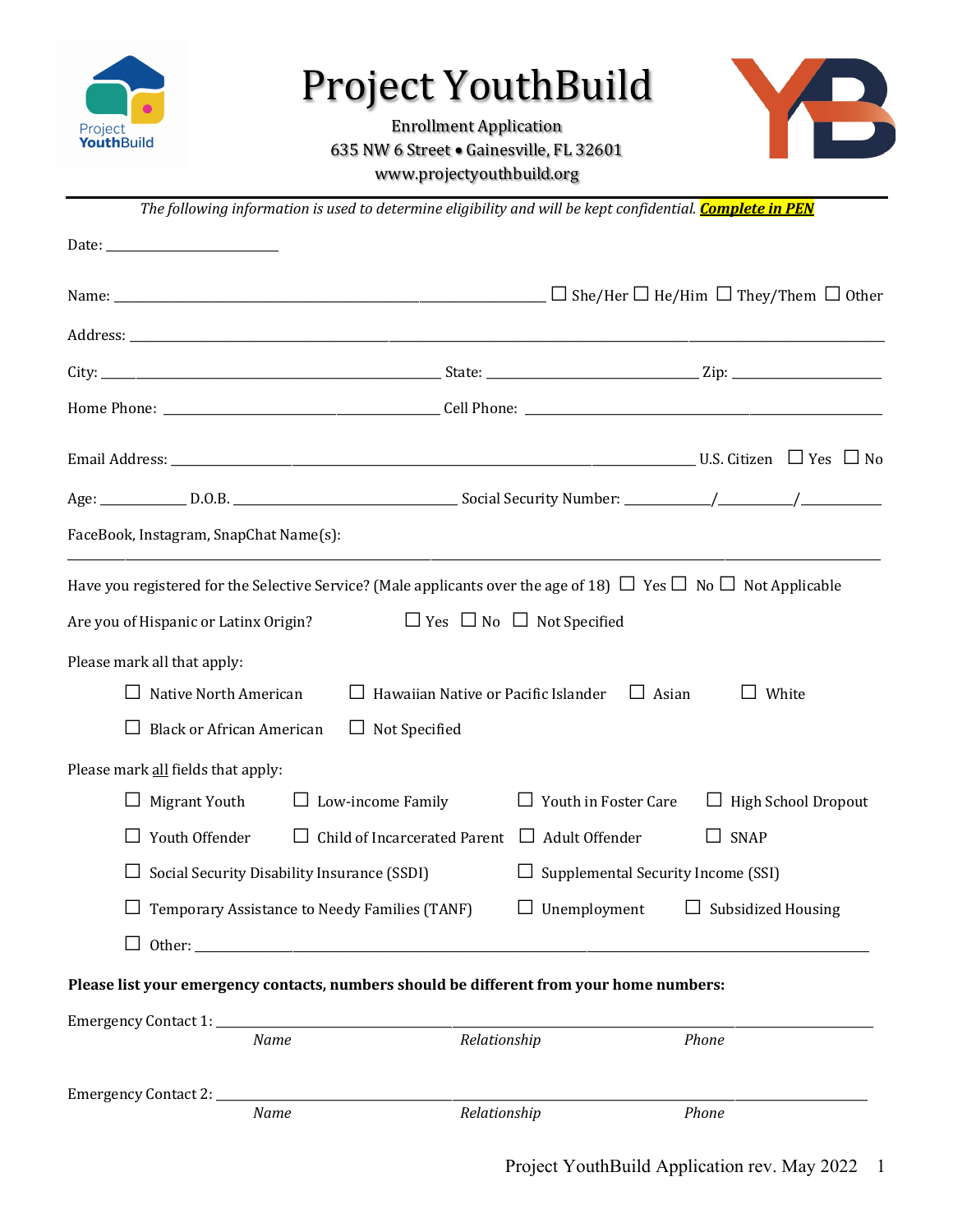## **EDUCATIONAL BACKGROUND**

| Do you have a High School Diploma? $\Box$ Yes $\Box$ No Do you have a GED? $\Box$ Yes $\Box$ No                                                                                                       |                                                                 |  |  |  |  |
|-------------------------------------------------------------------------------------------------------------------------------------------------------------------------------------------------------|-----------------------------------------------------------------|--|--|--|--|
| Have you completed 8 <sup>th</sup> grade? $\Box$ Yes $\Box$ No                                                                                                                                        |                                                                 |  |  |  |  |
| <b>WORK HISTORY</b>                                                                                                                                                                                   |                                                                 |  |  |  |  |
| $\Box$ No $\Box$ Is your job? $\Box$ Part-time $\Box$ Full-time<br>$\Box$ Yes<br>Are you currently working?                                                                                           |                                                                 |  |  |  |  |
| What is your current hourly wage? _________________ Average number of hours worked per week? _________________                                                                                        |                                                                 |  |  |  |  |
|                                                                                                                                                                                                       |                                                                 |  |  |  |  |
|                                                                                                                                                                                                       |                                                                 |  |  |  |  |
| <b>CRIMINAL BACKGROUND</b>                                                                                                                                                                            |                                                                 |  |  |  |  |
| Please answer this section HONESTLY—we are required to complete Level II Background Screenings on EACH<br>student and staff. If you are dishonest on this section it may eliminate you from selection |                                                                 |  |  |  |  |
| Have you ever been arrested, convicted or held in police custody?                                                                                                                                     | $\Box$ Yes<br>$\Box$ No                                         |  |  |  |  |
| ,我们也不能在这里的时候,我们也不能在这里的时候,我们也不能会在这里的时候,我们也不能会在这里的时候,我们也不能会在这里的时候,我们也不能会在这里的时候,我们也不                                                                                                                     |                                                                 |  |  |  |  |
| Are you on probation, parole, or involved with corrections?                                                                                                                                           | $\Box$ Yes<br>$\Box$ No                                         |  |  |  |  |
|                                                                                                                                                                                                       |                                                                 |  |  |  |  |
| <b>ADDITIONAL INFORMATION</b>                                                                                                                                                                         |                                                                 |  |  |  |  |
| Do you have a driver's permit or driver's license?                                                                                                                                                    | $\Box$ Yes<br>$\Box$ No                                         |  |  |  |  |
| Do you have a learners permit or driver's license?                                                                                                                                                    | $\Box$ Yes $\Box$ No                                            |  |  |  |  |
| If accepted will you consistently attend Monday through Friday 8:30-3:45?                                                                                                                             | $\Box$ Yes<br>$\Box$ No                                         |  |  |  |  |
| Explain how you will arrive and depart each day from Project YouthBuild? (ex. Drop off by friend, RTS, bike, etc.)                                                                                    |                                                                 |  |  |  |  |
| What is your current living status (select any that apply)?                                                                                                                                           |                                                                 |  |  |  |  |
| $\Box$ Living with family<br>$\Box$ Living alone                                                                                                                                                      | $\Box$ Living with friends $\Box$ Living in a houseless shelter |  |  |  |  |
| $\Box$ Living in a halfway house<br>$\Box$ Houseless                                                                                                                                                  |                                                                 |  |  |  |  |
|                                                                                                                                                                                                       |                                                                 |  |  |  |  |
| If you are parent, are you interested in our parenting program? $\Box$ Yes $\Box$ No                                                                                                                  |                                                                 |  |  |  |  |